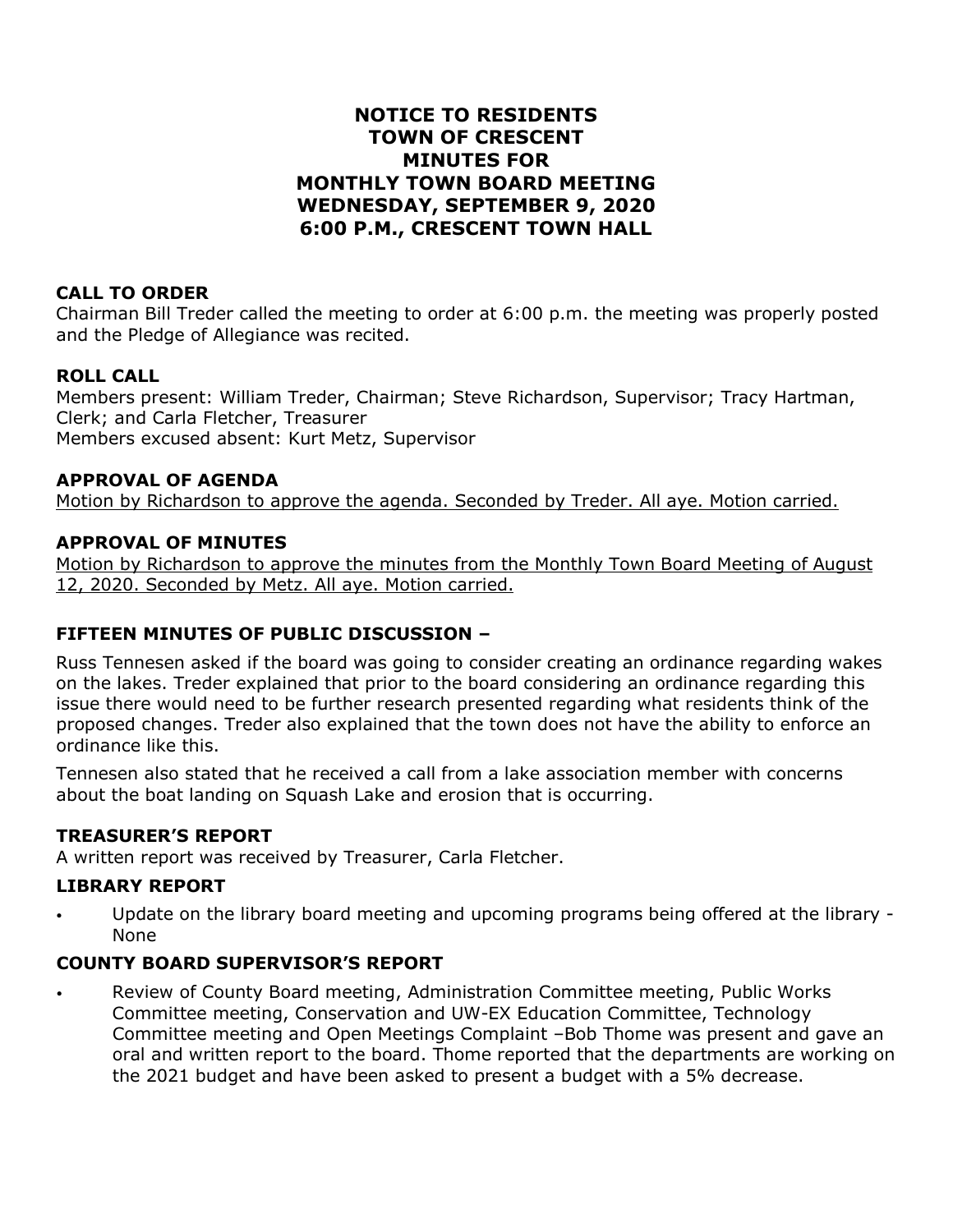# **FIRE DEPARTMENT REPORT AND APPROVAL OF PURCHASES**

• Monthly Call update, purchases update, training update, fundraiser update – Mahner gave an oral and written report to the board. Mahner reported that there was only one call in the month of August. They are beginning to schedule trainings again. Mahner reported that they held the drive-thru brat sale and there was a good turnout.

## **FIRST RESPONDER'S REPORT AND APPROVAL OF PURCHASES -** None

### **TOWN ROAD CREW REPORT**

• Road Projects update, update on vehicle repairs and shop repairs – Lundt reported that they have been working on mowing, brush cleanouts and beaver issues. Lundt reported that they are completing road projects and have a few items left to complete, however, Fahrner is hoping to finish this month. Timber Lodge still needs to be paved and that should be done soon. Lundt reported that they have 2 culverts left to complete. Lundt reported that they have been getting firewood cut and split.

# **TOWN PLAN COMMISSION REPORT** - None

## **UNIFORM DWELLING INSPECTOR'S REPORT** - None

## **SQUASH LAKE DISTRICT REPORT -** None

**DISCUSSION/POSSIBLE DECISION REGARDING: Conditional Use Permit – David Ramsden – Storage Containers** – Discussion regarding the application. Motion by Richardson to express no objections regarding the requested conditional use permit. Seconded by Treder. All aye; motion carried.

**DISCUSSION/POSSIBLE DECISION REGARDING: No Parking signs on Timberlodge Rd. near Lake Julia Boat Landing** – Treder presented pictures of Timberlodge Road and proposed putting no parking signs on the street for 200'. Ted Lundt suggested putting 4 no parking signs which would prevent parking on the lawns of the homeowners on that road. Treder stated that the road crew will measure the proposed no parking areas and a letter will be sent to the two landowners and it will be determined if an ordinance or resolution will be needed to put no parking signs up.

**DISCUSSION/POSSIBLE DECISION REGARDING: South River Rd and Crescent Rd Speed Limit Update –** Richardson reported that he has found 3 ways for the town to change the speed limit on S. River Rd and Crescent Rd. Richardson reported that one way is to have a speed study completed by an engineer. Richardson reported that there is also a statute that would allow the town to change the speed limit for 1000' from a highway if there are 7 driveway entrances within the 1000'. Richardson reported that the other option would be for the state to declare a rustic road and then the speed limit would be reduced to 45 mph. Discussion regarding the 1000' spot on each road. Richardson stated that he plans to look at the rustic road and what needs to be happen and also what an engineering study costs.

**DISCUSSION/POSSIBLE DECISION REGARDING: Routes to Recovery Grant Update –** Discussion regarding items that would be eligible for the grant. The voting machine could potentially be reimbursed, however, that would need to be paid for by November  $6<sup>th</sup>$ . Richardson suggested purchasing a better scrubber for the floor to clean the town hall. Suggestion from a resident to look at better filtration in the town hall. The voting machine purchase has previously been approved for 2021, however, the clerk will move forward with purchase in 2020 under the Routes to Recovery Grant. Board members will bring back grant ideas at the next meeting.